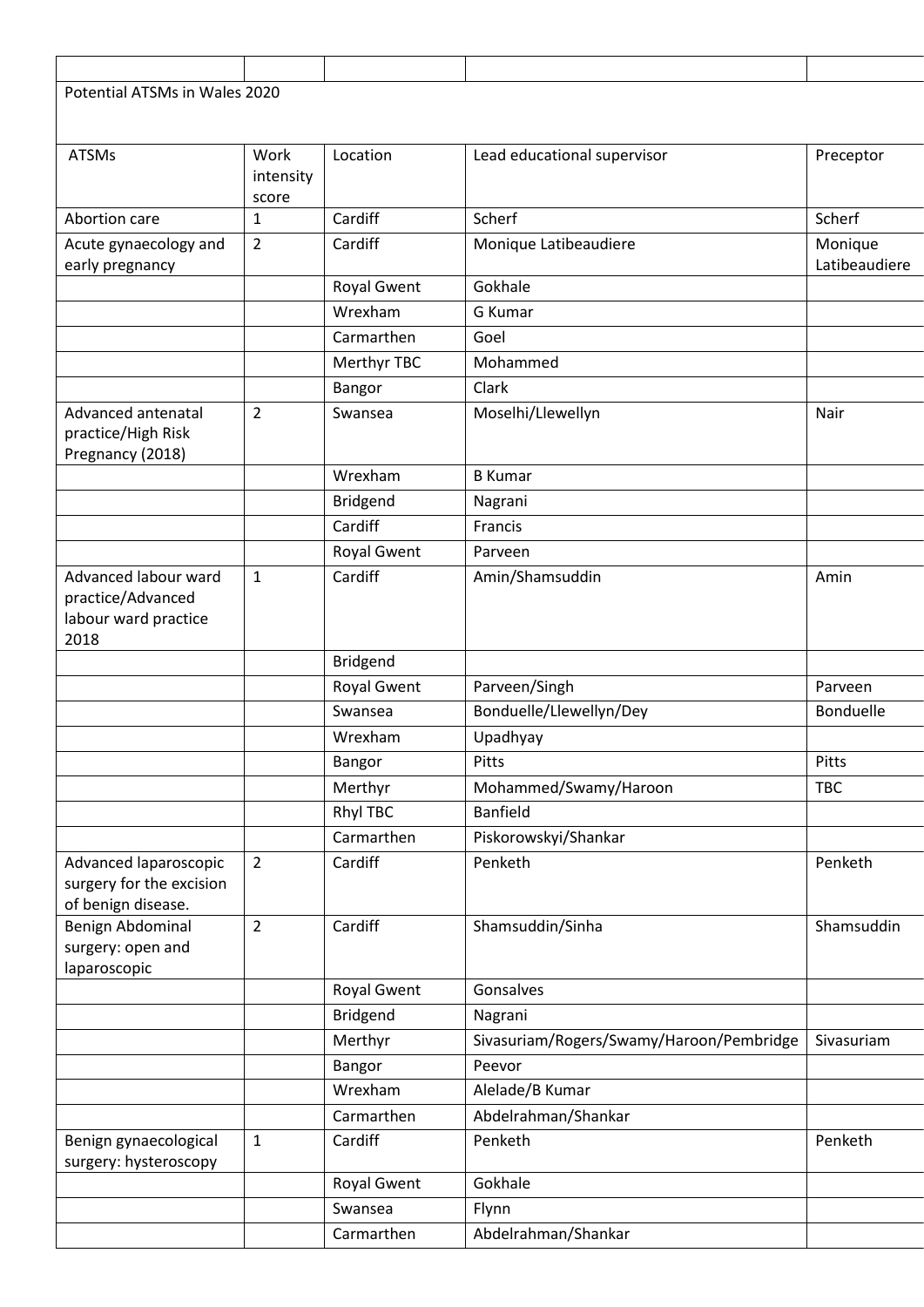|                                                 |                | Withybush           | Sanyal                             |                            |
|-------------------------------------------------|----------------|---------------------|------------------------------------|----------------------------|
|                                                 |                | Bangor              | Reick                              | Kumar                      |
|                                                 |                | Merthyr             | Rogers/Haroon/Watermeyer/Pembridge |                            |
| Colposcopy                                      | $\mathbf{1}$   | Cardiff             | Howells                            |                            |
|                                                 |                | <b>Royal Gwent</b>  | Gonsalves                          |                            |
|                                                 |                | Bangor              | Leeson                             | Leeson                     |
|                                                 |                | Merthyr             | Sivasuriam                         |                            |
|                                                 |                | Carmarthen          | Goel                               | Goel                       |
|                                                 |                | Rhyl/Bangor         | Leeson                             |                            |
| (Fetal Medicine/Fetal<br>Medicine 2018)         | $\overline{2}$ | Wrexham             | <b>B</b> Kumar                     | Upadhyay                   |
| <b>Forensic Gynaecology</b>                     | not<br>offered |                     |                                    |                            |
| Labour ward<br>lead/Labour ward lead<br>2018    | $\mathbf{1}$   | Cardiff             | Amin                               | Amin                       |
|                                                 |                | <b>Royal Gwent</b>  | Parveen                            |                            |
|                                                 |                | <b>Bridgend TBC</b> |                                    |                            |
|                                                 |                | Swansea             | Llewellyn                          | <b>Bonduelle</b>           |
| Maternal<br>medicine/Obstetric<br>medicine 2018 | $\overline{2}$ | Cardiff             | Connor                             | <b>Marion Beard</b>        |
|                                                 |                | Royal Gwent         | Singh                              | Singh                      |
|                                                 |                | Merthyr TBC         | Marx                               |                            |
|                                                 |                | Swansea             | Llewellyn                          | Myriam<br><b>Bonduelle</b> |
|                                                 |                | Wrexham TBC         | Verghese/Das                       |                            |
|                                                 |                | Rhyl                | Hari Muppala                       | Hari Muppala?              |
| Medical education                               | 1              | Cardiff             | Griffiths                          |                            |
|                                                 |                | Royal Gwent         | Goddard                            |                            |
|                                                 |                | Swansea             | Kevelighan/Hodge                   | Kevelighan                 |
|                                                 |                | Wrexham             | G Kumar                            |                            |
|                                                 |                | Merthyr TBC         | Mohammed                           |                            |
|                                                 |                | <b>Bangor TBC</b>   | <b>Banfield</b>                    |                            |
|                                                 |                | Carmarthen          | Goel                               |                            |
| Menopause                                       | $\mathbf{1}$   | Cardiff             | <b>Davies</b>                      | Davies                     |
| Oncology                                        | $\overline{2}$ | Cardiff             | Howells                            |                            |
|                                                 |                | Swansea             | <b>KLS</b>                         |                            |
|                                                 |                | Bangor              | Leeson/Peevor                      | Peevor                     |
| Paediatric and<br>adolescent gynaecology        | 1              | Bangor              | Clark                              | Clark                      |
| Sexual health                                   | $\mathbf{1}$   | Cardiff             | Scherf                             | Scherf                     |
| Subfertility and<br>reproductive health         | $\overline{2}$ | Swansea             | AKB/KY                             | Kalra                      |
| Urogynaecology and<br>vaginal surgery           | $\overline{2}$ | Cardiff             | <b>Bhal</b>                        |                            |
|                                                 |                |                     |                                    | Gasson                     |
|                                                 |                | Wrexham             | Fernando                           |                            |
|                                                 |                | Carmarthen          | Abdelrahman/El-Badrawy             |                            |
|                                                 |                | Merthyr             | Chawathe/Bhal/Ambika               |                            |